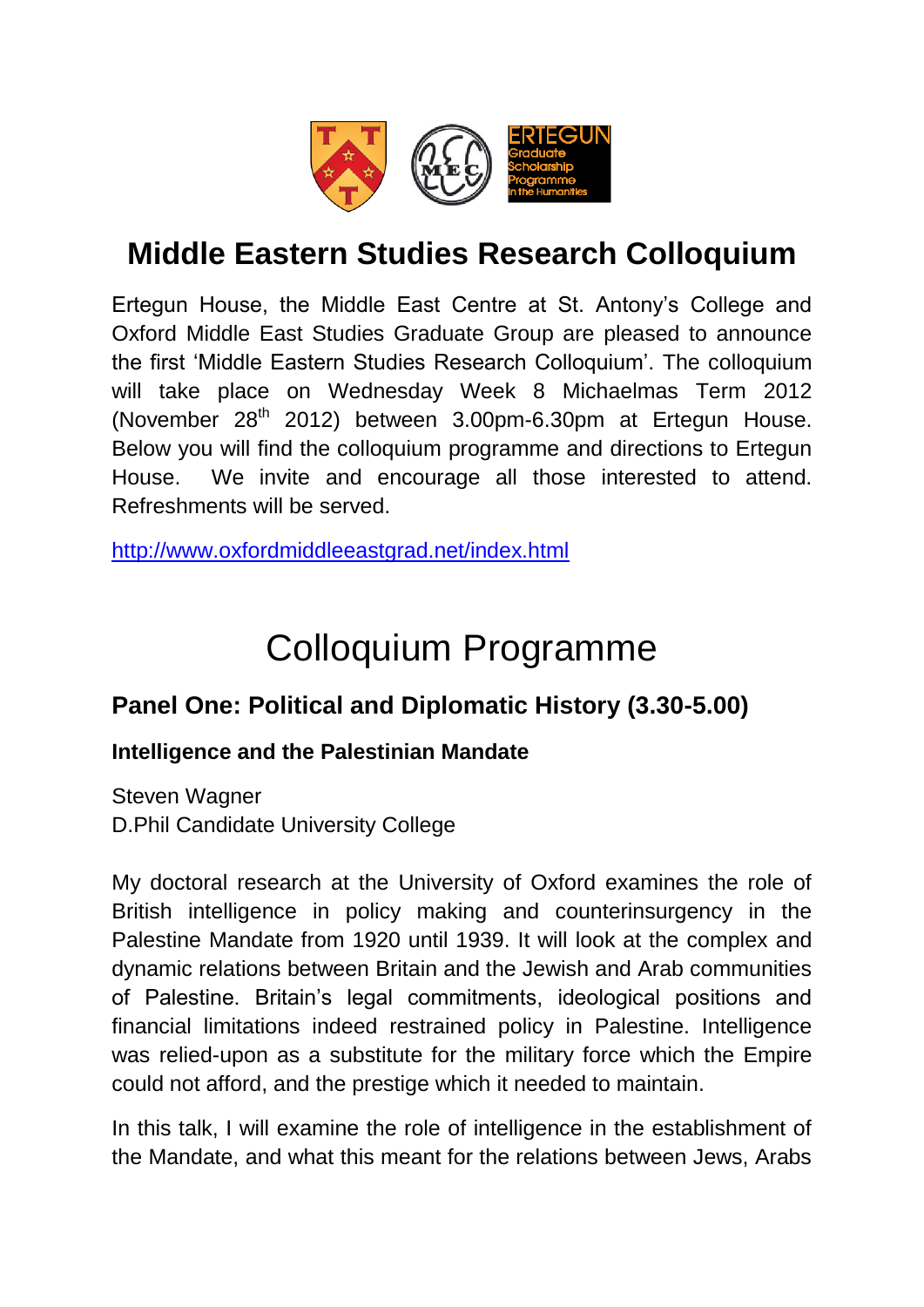and the British government. Britain entered Palestine with few independent sources, and struggled to muster expertise. It was able to maintain sources of intelligence from both communities, but relied more heavily on its wartime Zionist partners for a picture of the political landscape. Any impact this had on the unfolding of events will be discussed.

### **Britain, the Arab Legion and Glubb Pasha**

Graham Jevon D.Phil Candidate St. Antony's College

In 1948 the British officered Jordanian army, otherwise known as the Arab Legion, was the strongest of all the Arab armies. Its role in the 1948 War and the partition of Palestine has been subject to intense historiographical debate. Based on new evidence and an alternative focus of attention this paper offers a revised appreciation of British policy, the Arab Legion and its British commander Glubb Pasha in relation to the events of 1948.

#### **The Ideological Foundations of Sino-Algerian Relations, 1958-1963**

Kyle Haddad-Fonda D.Phil Candidate Magdalen College

In autumn 1958, the People's Republic of China became the first non-Arab country to recognize the provisional government set up by the Algerian Front de Libération Nationale (FLN). Beginning that year, the FLN and the Chinese Communist Party (CCP) established a close working relationship that would benefit both sides throughout the remainder of the Algerian war for independence. This presentation will explore the development of Sino-Algerian relations from the first contact between the two sides in 1958 through the visit of Chinese Foreign Minister Zhou Enlai to Algiers in December 1963. In contrast to conventional wisdom, it asserts that the Chinese government did not provide substantial military aid to the Algerian rebels. Instead, it focuses on how both sides manipulated their relationship to confer ideological legitimacy on their respective regimes. It explains how the Chinese government used its patronage of the FLN to prove the value of the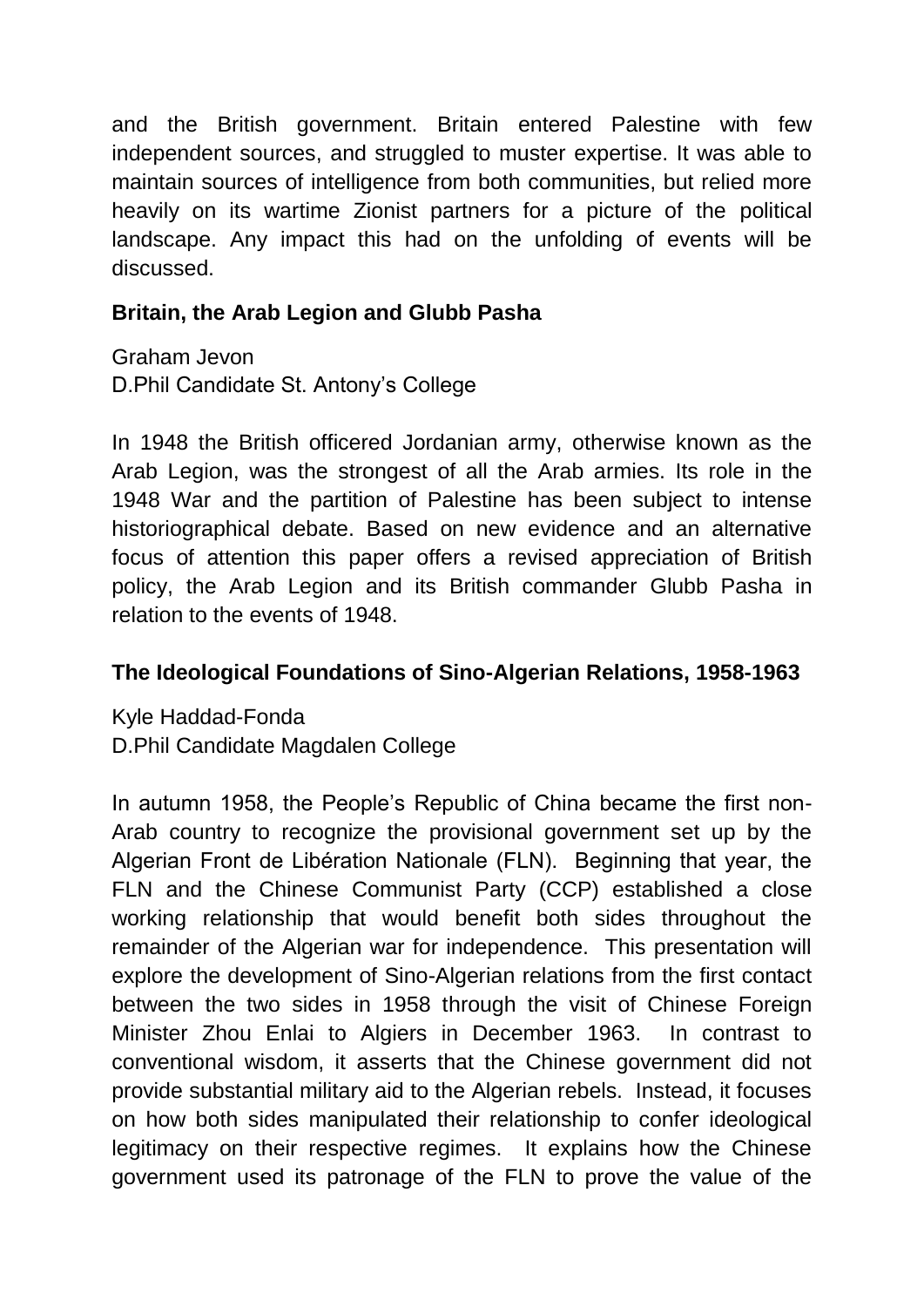CCP's model of revolution at the height of the Great Leap Forward and how the top leaders of the FLN used Chinese support to validate on their own revolutionary, socialist ideology.

## **Panel Two: Literature and Intellectual History (5.00-6.30)**

## **The Concept of Civilization in Arab Renaissance**

Peter Hill D.Phil Candidate St. John' College

The concept of civilization (in Arabic: *tamaddun*, and other associated words such as *'umran*, *hadara* and *madaniyya*) was of central importance to the cultural and social thinking of the 19th-century Arab "Renaissance" (nahda). My presentation will explore its role in mainly Syrian literature and journalism of the 1860s and 1870s, with a focus on Fransis Marrash's allegorical fiction *Ghabat al-Haqq* (*The Forest of Justice*).

### **Reconsidering Turkish literary history**

Ezgi Ulusoy Aranyosi D.Phil

Candidate St. Antony's College

The evolution of Turkish literary historiography is taken to be a gradual process starting from the first poetry collections of 15th century, and transforming into today's "critical" works on history of Turkish literature. This presentation aims to ask the following question: is there any essential change at all regarding the fundamental dynamics to which literary critics/historiographists of Turkish literature subscribe to?

By appealing to and exemplifying the nature of (alleged) paradigm shifts in Turkish literary historiography (from 1860 to 1923), I will argue that the concept of anthology, which always comes with determinative powers that are rather questionable, is at the very heart of Turkish literary historiographical practice, and that this itself serves as *at least* one reason to reconsider what we came to know as "history of Turkish literature".